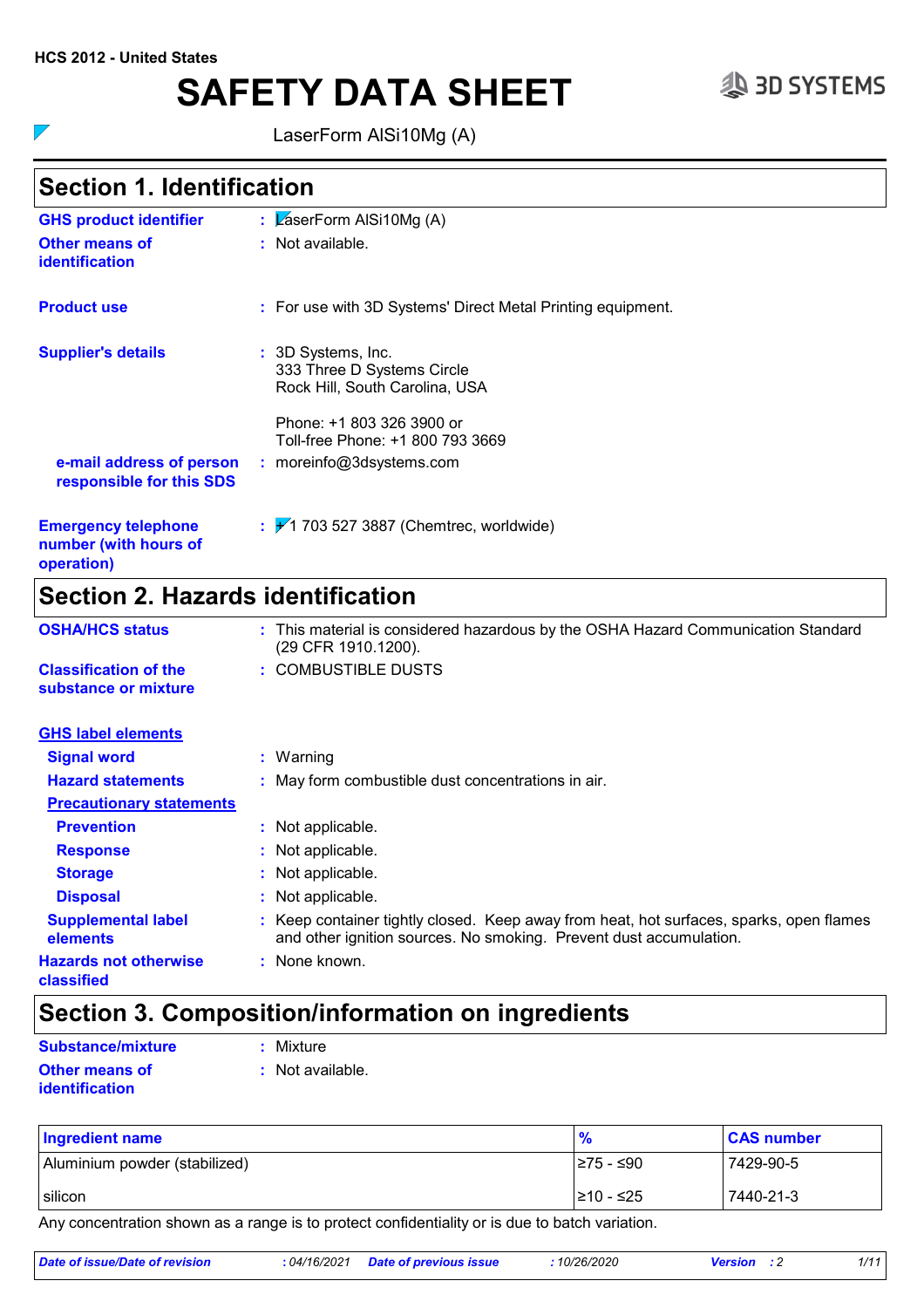# **Section 3. Composition/information on ingredients**

**There are no additional ingredients present which, within the current knowledge of the supplier and in the concentrations applicable, are classified as hazardous to health or the environment and hence require reporting in this section.**

**Occupational exposure limits, if available, are listed in Section 8.**

# **Section 4. First aid measures**

| <b>Description of necessary first aid measures</b> |                                                                                                                                                                                                                                                                                                                                                                                                                                                                                                                                                                                                                                                                                                                                                                                                                           |
|----------------------------------------------------|---------------------------------------------------------------------------------------------------------------------------------------------------------------------------------------------------------------------------------------------------------------------------------------------------------------------------------------------------------------------------------------------------------------------------------------------------------------------------------------------------------------------------------------------------------------------------------------------------------------------------------------------------------------------------------------------------------------------------------------------------------------------------------------------------------------------------|
| Eye contact                                        | : Immediately flush eyes with plenty of water, occasionally lifting the upper and lower<br>eyelids. Check for and remove any contact lenses. Continue to rinse for at least 10<br>minutes. Get medical attention if irritation occurs.                                                                                                                                                                                                                                                                                                                                                                                                                                                                                                                                                                                    |
| <b>Inhalation</b>                                  | : Remove victim to fresh air and keep at rest in a position comfortable for breathing. If<br>not breathing, if breathing is irregular or if respiratory arrest occurs, provide artificial<br>respiration or oxygen by trained personnel. It may be dangerous to the person providing<br>aid to give mouth-to-mouth resuscitation. Get medical attention if adverse health effects<br>persist or are severe. If unconscious, place in recovery position and get medical<br>attention immediately. Maintain an open airway. Loosen tight clothing such as a collar,<br>tie, belt or waistband.                                                                                                                                                                                                                              |
| <b>Skin contact</b>                                | : Flush contaminated skin with plenty of water. Remove contaminated clothing and<br>shoes. Get medical attention if symptoms occur. Wash clothing before reuse. Clean<br>shoes thoroughly before reuse.                                                                                                                                                                                                                                                                                                                                                                                                                                                                                                                                                                                                                   |
| <b>Ingestion</b>                                   | : Wash out mouth with water. Remove dentures if any. Remove victim to fresh air and<br>keep at rest in a position comfortable for breathing. If material has been swallowed and<br>the exposed person is conscious, give small quantities of water to drink. Stop if the<br>exposed person feels sick as vomiting may be dangerous. Do not induce vomiting<br>unless directed to do so by medical personnel. If vomiting occurs, the head should be<br>kept low so that vomit does not enter the lungs. Get medical attention if adverse health<br>effects persist or are severe. Never give anything by mouth to an unconscious person.<br>If unconscious, place in recovery position and get medical attention immediately.<br>Maintain an open airway. Loosen tight clothing such as a collar, tie, belt or waistband. |

### **Most important symptoms/effects, acute and delayed**

| <b>Potential acute health effects</b> |                                                                                                                                           |  |
|---------------------------------------|-------------------------------------------------------------------------------------------------------------------------------------------|--|
| Eye contact                           | Exposure to airborne concentrations above statutory or recommended exposure limits<br>may cause irritation of the eyes.                   |  |
| <b>Inhalation</b>                     | Exposure to airborne concentrations above statutory or recommended exposure limits<br>may cause irritation of the nose, throat and lungs. |  |
| <b>Skin contact</b>                   | : No known significant effects or critical hazards.                                                                                       |  |
| <b>Ingestion</b>                      | : No known significant effects or critical hazards.                                                                                       |  |
| <b>Over-exposure signs/symptoms</b>   |                                                                                                                                           |  |
| <b>Eye contact</b>                    | : Adverse symptoms may include the following:<br>irritation<br>redness                                                                    |  |
| <b>Inhalation</b>                     | : Adverse symptoms may include the following:<br>respiratory tract irritation<br>coughing                                                 |  |
| <b>Skin contact</b>                   | : No specific data.                                                                                                                       |  |
| <b>Ingestion</b>                      | : No specific data.                                                                                                                       |  |
|                                       | <u>Indication of immediate medical attention and special treatment needed, if necessary</u>                                               |  |
| <b>Notes to physician</b>             | : Treat symptomatically. Contact poison treatment specialist immediately if large<br>quantities have been ingested or inhaled.            |  |
| <b>Specific treatments</b>            | : No specific treatment.                                                                                                                  |  |

### **Protection of first-aiders** : No action shall be taken involving any personal risk or without suitable training. It may be dangerous to the person providing aid to give mouth-to-mouth resuscitation.

### **See toxicological information (Section 11)**

| Date of issue/Date of revision | : 04/16/2021 Date of previous issue | 10/26/2020 | <b>Version</b> : 2 | 2/11 |
|--------------------------------|-------------------------------------|------------|--------------------|------|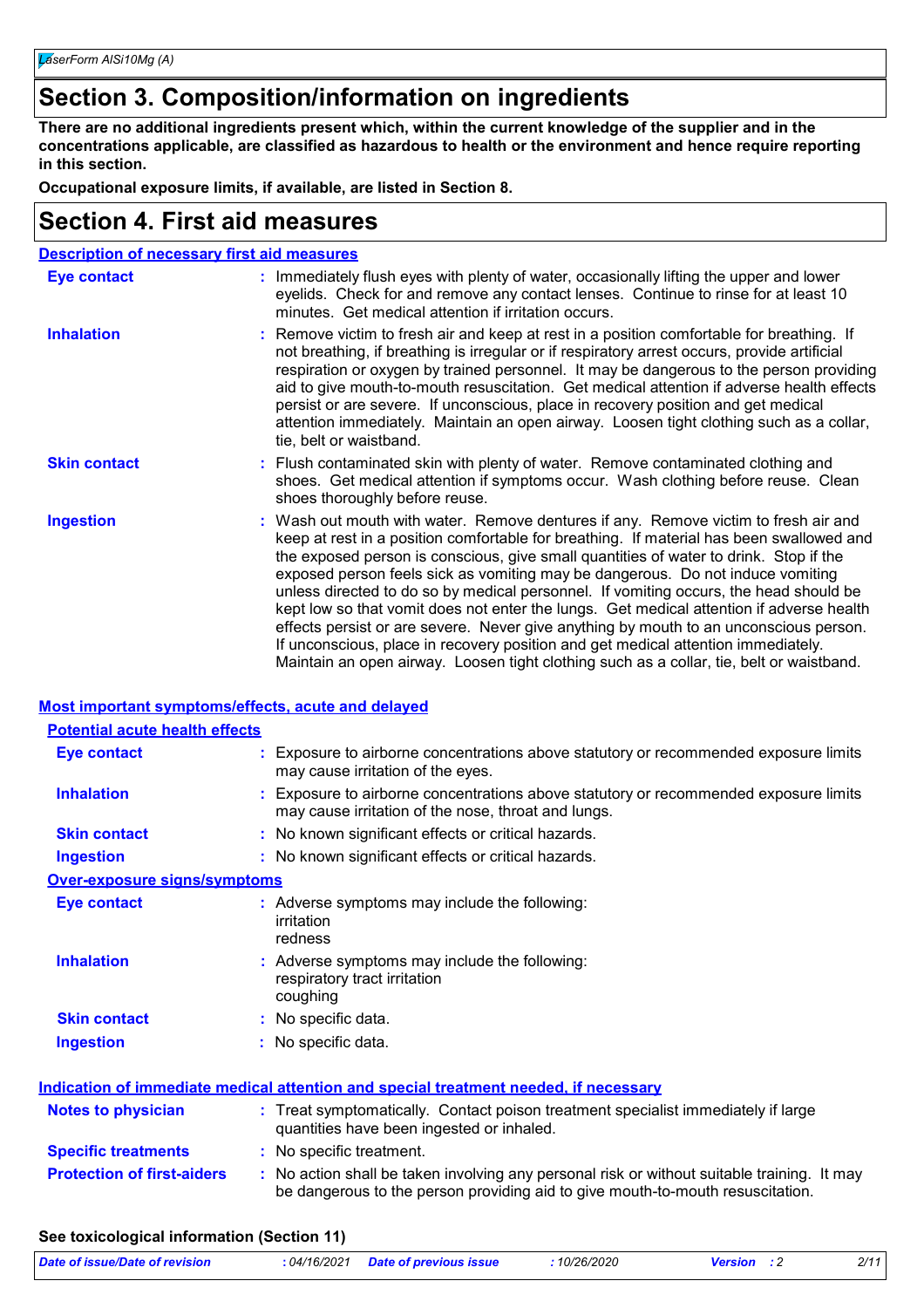# **Section 5. Fire-fighting measures**

| <b>Extinguishing media</b>                               |                                                                                                                                                                                                                                                                                                                               |
|----------------------------------------------------------|-------------------------------------------------------------------------------------------------------------------------------------------------------------------------------------------------------------------------------------------------------------------------------------------------------------------------------|
| <b>Suitable extinguishing</b><br>media                   | : Use approved Class D extinguisher or smother with dry sand, dry clay or dry ground<br>limestone. Use an extinguishing agent suitable for the surrounding fire.                                                                                                                                                              |
| <b>Unsuitable extinguishing</b><br>media                 | $\therefore$ CO <sub>2</sub> , water, ABC powder and foam.                                                                                                                                                                                                                                                                    |
| <b>Specific hazards arising</b><br>from the chemical     | : May form explosible dust-air mixture if dispersed.                                                                                                                                                                                                                                                                          |
| <b>Hazardous thermal</b><br>decomposition products       | Decomposition products may include the following materials:<br>metal oxide/oxides                                                                                                                                                                                                                                             |
| <b>Special protective actions</b><br>for fire-fighters   | : Promptly isolate the scene by removing all persons from the vicinity of the incident if<br>there is a fire. No action shall be taken involving any personal risk or without suitable<br>training. Move containers from fire area if this can be done without risk. Use water<br>spray to keep fire-exposed containers cool. |
| <b>Special protective</b><br>equipment for fire-fighters | : Fire-fighters should wear appropriate protective equipment and self-contained breathing<br>apparatus (SCBA) with a full face-piece operated in positive pressure mode.                                                                                                                                                      |
| <b>Remark</b>                                            | $:$ Flammable.                                                                                                                                                                                                                                                                                                                |
| <b>Remark (Explosibility)</b>                            | : May form explosible dust-air mixture if dispersed.                                                                                                                                                                                                                                                                          |
|                                                          | Kst Value: 103 bar m/s - Class ST1<br>Minimum ignition energy (mJ): 1000 to 10000                                                                                                                                                                                                                                             |

# **Section 6. Accidental release measures**

### **Personal precautions, protective equipment and emergency procedures**

| For non-emergency<br>personnel   | : No action shall be taken involving any personal risk or without suitable training.<br>Evacuate surrounding areas. Keep unnecessary and unprotected personnel from<br>entering. Do not touch or walk through spilled material. Shut off all ignition sources.<br>No flares, smoking or flames in hazard area. Avoid breathing dust. Provide adequate<br>ventilation. Wear appropriate respirator when ventilation is inadequate. Put on<br>appropriate personal protective equipment. |
|----------------------------------|----------------------------------------------------------------------------------------------------------------------------------------------------------------------------------------------------------------------------------------------------------------------------------------------------------------------------------------------------------------------------------------------------------------------------------------------------------------------------------------|
|                                  | For emergency responders : If specialized clothing is required to deal with the spillage, take note of any information in<br>Section 8 on suitable and unsuitable materials. See also the information in "For non-<br>emergency personnel".                                                                                                                                                                                                                                            |
| <b>Environmental precautions</b> | : Avoid dispersal of spilled material and runoff and contact with soil, waterways, drains<br>and sewers. Inform the relevant authorities if the product has caused environmental<br>pollution (sewers, waterways, soil or air).                                                                                                                                                                                                                                                        |

### **Methods and materials for containment and cleaning up**

| <b>Small spill</b> | : Move containers from spill area. Use spark-proof tools and explosion-proof equipment.<br>Avoid dust generation. Do not dry sweep. Use only vacuum cleaners equipped with a<br>wet separator system and a grounding cable (ATEX, Hazardous locations certified /<br>Suitable for use with Group E (IIIC) Conductive Dusts / Suitable for use in Class 2,<br>Division II (Zone 22) locations or better). Place spilled material in a designated, labeled<br>waste container. Dispose of via a licensed waste disposal contractor.                                                                                                                                                                                                   |
|--------------------|-------------------------------------------------------------------------------------------------------------------------------------------------------------------------------------------------------------------------------------------------------------------------------------------------------------------------------------------------------------------------------------------------------------------------------------------------------------------------------------------------------------------------------------------------------------------------------------------------------------------------------------------------------------------------------------------------------------------------------------|
| <b>Large spill</b> | : Move containers from spill area. Use spark-proof tools and explosion-proof equipment.<br>Approach release from upwind. Prevent entry into sewers, water courses, basements<br>or confined areas. Avoid dust generation. Do not dry sweep. Use only vacuum<br>cleaners equipped with a wet separator system and a grounding cable (ATEX,<br>Hazardous locations certified / Suitable for use with Group E (IIIC) Conductive Dusts /<br>Suitable for use in Class 2, Division II (Zone 22) locations or better). Avoid creating<br>dusty conditions and prevent wind dispersal. Dispose of via a licensed waste disposal<br>contractor. Note: see Section 1 for emergency contact information and Section 13 for<br>waste disposal. |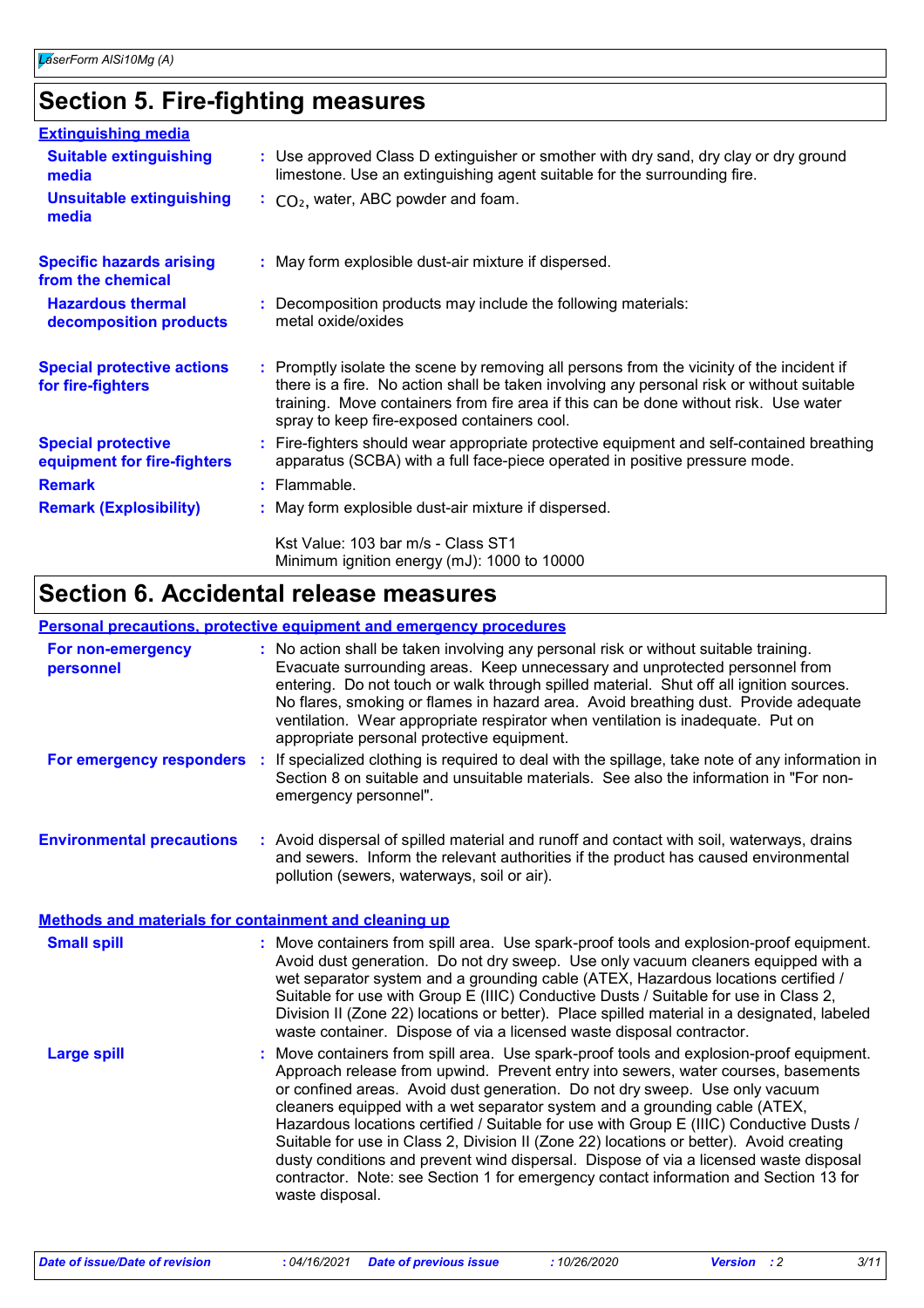# **Section 7. Handling and storage**

| <b>Precautions for safe handling</b>                                             |                                                                                                                                                                                                                                                                                                                                                                                                                                                                                                                                                                                                                                                                                                                                                                                                                                                                                                                                                                                                                                             |
|----------------------------------------------------------------------------------|---------------------------------------------------------------------------------------------------------------------------------------------------------------------------------------------------------------------------------------------------------------------------------------------------------------------------------------------------------------------------------------------------------------------------------------------------------------------------------------------------------------------------------------------------------------------------------------------------------------------------------------------------------------------------------------------------------------------------------------------------------------------------------------------------------------------------------------------------------------------------------------------------------------------------------------------------------------------------------------------------------------------------------------------|
| <b>Protective measures</b>                                                       | : Put on appropriate personal protective equipment (see Section 8). Do not ingest. Avoid<br>contact with eyes, skin and clothing. Avoid breathing dust. Avoid the creation of dust<br>when handling and avoid all possible sources of ignition (spark or flame). Prevent dust<br>accumulation. Use only with adequate ventilation. Wear appropriate respirator when<br>ventilation is inadequate. Keep in the original container or an approved alternative<br>made from a compatible material, kept tightly closed when not in use. Electrical<br>equipment and lighting should be protected to appropriate standards to prevent dust<br>coming into contact with hot surfaces, sparks or other ignition sources. Take<br>precautionary measures against electrostatic discharges. To avoid fire or explosion,<br>dissipate static electricity during transfer by grounding and bonding containers and<br>equipment before transferring material. Empty containers retain product residue and<br>can be hazardous. Do not reuse container. |
| <b>Advice on general</b><br>occupational hygiene                                 | : Eating, drinking and smoking should be prohibited in areas where this material is<br>handled, stored and processed. Workers should wash hands and face before eating,<br>drinking and smoking. Remove contaminated clothing and protective equipment before<br>entering eating areas. See also Section 8 for additional information on hygiene<br>measures.                                                                                                                                                                                                                                                                                                                                                                                                                                                                                                                                                                                                                                                                               |
| <b>Conditions for safe storage,</b><br>including any<br><b>incompatibilities</b> | Store in accordance with local regulations. Store in a segregated and approved area.<br>Store in original container protected from direct sunlight in a dry, cool and well-ventilated<br>area, away from incompatible materials (see Section 10) and food and drink. Eliminate<br>all ignition sources. Separate from oxidizing materials. Keep container tightly closed<br>and sealed until ready for use. Containers that have been opened must be carefully<br>resealed and kept upright to prevent leakage. Do not store in unlabeled containers.<br>Use appropriate containment to avoid environmental contamination. See Section 10 for<br>incompatible materials before handling or use.                                                                                                                                                                                                                                                                                                                                             |

# **Section 8. Exposure controls/personal protection**

### **Control parameters**

### **Occupational exposure limits**

| <b>Ingredient name</b>         |              |                               | <b>Exposure limits</b>                                                                                                                                                                                                                                                                                                                                                                                                                                                                                                                                                                                                                                                                                                                                                          |
|--------------------------------|--------------|-------------------------------|---------------------------------------------------------------------------------------------------------------------------------------------------------------------------------------------------------------------------------------------------------------------------------------------------------------------------------------------------------------------------------------------------------------------------------------------------------------------------------------------------------------------------------------------------------------------------------------------------------------------------------------------------------------------------------------------------------------------------------------------------------------------------------|
| Aluminium powder (stabilized)  |              |                               | OSHA PEL 1989 (United States, 3/1989).<br>TWA: 15 mg/m <sup>3</sup> , (as Al) 8 hours. Form: Dust<br>TWA: 5 mg/m <sup>3</sup> , (as AI) 8 hours. Form:<br>Pyrophoric<br>TWA: 5 mg/m <sup>3</sup> , (as AI) 8 hours. Form:<br>Respirable fraction<br>TWA: 5 mg/m <sup>3</sup> , (as AI) 8 hours. Form:<br>Welding fume<br>NIOSH REL (United States, 10/2016).<br>TWA: 5 mg/m <sup>3</sup> 10 hours. Form: Respirable<br>fraction<br>TWA: 10 mg/m <sup>3</sup> 10 hours. Form: Total<br>OSHA PEL (United States, 5/2018).<br>TWA: 5 mg/m <sup>3</sup> , (as AI) 8 hours. Form:<br>Respirable fraction<br>TWA: 15 mg/m <sup>3</sup> , (as Al) 8 hours. Form: Total<br>dust<br>ACGIH TLV (United States, 3/2020).<br>TWA: 1 mg/m <sup>3</sup> 8 hours. Form: Respirable<br>fraction |
| silicon                        |              |                               | OSHA PEL 1989 (United States, 3/1989).<br>TWA: 5 mg/m <sup>3</sup> 8 hours. Form: Respirable<br>fraction<br>TWA: 10 mg/m <sup>3</sup> 8 hours. Form: Total dust<br>NIOSH REL (United States, 10/2016).<br>TWA: 5 mg/m <sup>3</sup> 10 hours. Form: Respirable                                                                                                                                                                                                                                                                                                                                                                                                                                                                                                                   |
| Date of issue/Date of revision | : 04/16/2021 | <b>Date of previous issue</b> | 4/11<br>:10/26/2020<br><b>Version</b> : 2                                                                                                                                                                                                                                                                                                                                                                                                                                                                                                                                                                                                                                                                                                                                       |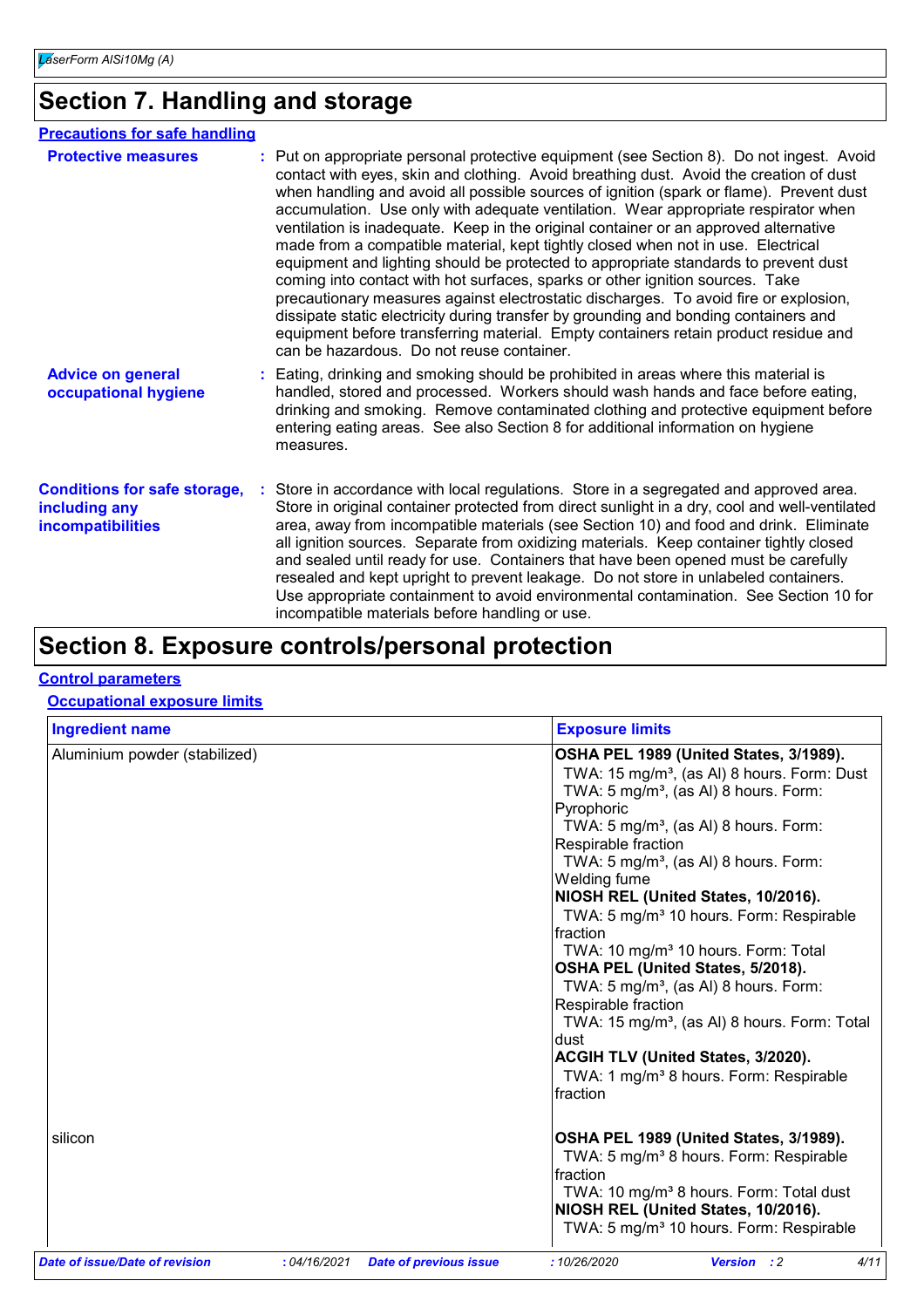# **Section 8. Exposure controls/personal protection**

|                                                   | fraction<br>TWA: 10 mg/m <sup>3</sup> 10 hours. Form: Total<br>OSHA PEL (United States, 5/2018).<br>TWA: 5 mg/m <sup>3</sup> 8 hours. Form: Respirable<br>fraction<br>TWA: 15 mg/m <sup>3</sup> 8 hours. Form: Total dust                                                                                                                                                                                                                                                                                                                                                                                            |
|---------------------------------------------------|----------------------------------------------------------------------------------------------------------------------------------------------------------------------------------------------------------------------------------------------------------------------------------------------------------------------------------------------------------------------------------------------------------------------------------------------------------------------------------------------------------------------------------------------------------------------------------------------------------------------|
| <b>Appropriate engineering</b><br><b>controls</b> | Use only with adequate ventilation. If user operations generate dust, fumes, gas, vapor<br>or mist, use process enclosures, local exhaust ventilation or other engineering controls<br>to keep worker exposure to airborne contaminants below any recommended or statutory<br>limits. The engineering controls also need to keep gas, vapor or dust concentrations<br>below any lower explosive limits. Use explosion-proof ventilation equipment.                                                                                                                                                                   |
| <b>Environmental exposure</b><br><b>controls</b>  | Emissions from ventilation or work process equipment should be checked to ensure<br>they comply with the requirements of environmental protection legislation. In some<br>cases, fume scrubbers, filters or engineering modifications to the process equipment<br>will be necessary to reduce emissions to acceptable levels.                                                                                                                                                                                                                                                                                        |
| <b>Individual protection measures</b>             |                                                                                                                                                                                                                                                                                                                                                                                                                                                                                                                                                                                                                      |
| <b>Hygiene measures</b>                           | Do not blow dust off clothing or skin with compressed air. Wash hands, forearms and<br>face thoroughly after handling chemical products, before eating, smoking and using the<br>lavatory and at the end of the working period. Appropriate techniques should be used to<br>remove potentially contaminated clothing. Wash contaminated clothing before reusing.<br>Ensure that eyewash stations and safety showers are close to the workstation location.                                                                                                                                                           |
| <b>Eye/face protection</b>                        | Safety eyewear complying with an approved standard should be used when a risk<br>assessment indicates this is necessary to avoid exposure to liquid splashes, mists,<br>gases or dusts. If contact is possible, the following protection should be worn, unless<br>the assessment indicates a higher degree of protection: safety glasses with side-<br>shields. If operating conditions cause high dust concentrations to be produced, use<br>dust goggles.                                                                                                                                                         |
| <b>Skin protection</b>                            |                                                                                                                                                                                                                                                                                                                                                                                                                                                                                                                                                                                                                      |
| <b>Hand protection</b>                            | Chemical-resistant, impervious gloves complying with an approved standard should be<br>worn at all times when handling chemical products if a risk assessment indicates this is<br>necessary. Considering the parameters specified by the glove manufacturer, check<br>during use that the gloves are still retaining their protective properties. It should be<br>noted that the time to breakthrough for any glove material may be different for different<br>glove manufacturers. In the case of mixtures, consisting of several substances, the<br>protection time of the gloves cannot be accurately estimated. |
| <b>Body protection</b>                            | : Personal protective equipment for the body should be selected based on the task being<br>performed and the risks involved and should be approved by a specialist before<br>handling this product.<br>For the greatest protection from static discharges, clothing should include anti-static<br>overalls, boots and gloves.                                                                                                                                                                                                                                                                                        |
| <b>Other skin protection</b>                      | Appropriate footwear and any additional skin protection measures should be selected<br>based on the task being performed and the risks involved and should be approved by a<br>specialist before handling this product.                                                                                                                                                                                                                                                                                                                                                                                              |
| <b>Respiratory protection</b>                     | Based on the hazard and potential for exposure, select a respirator that meets the<br>appropriate standard or certification. Respirators must be used according to a<br>respiratory protection program to ensure proper fitting, training, and other important<br>aspects of use.<br>Recommended: Ensure an MSHA/NIOSH-approved respirator or equivalent is used.                                                                                                                                                                                                                                                    |

# **Section 9. Physical and chemical properties**

| <b>Appearance</b>     |                                                         |
|-----------------------|---------------------------------------------------------|
| <b>Physical state</b> | : Solid. [Powder. particle size: $100\%$ < 100 $\mu$ m] |
| <b>Color</b>          | : Silver. Gray.                                         |
| <b>Odor</b>           | : Odorless.                                             |
| <b>Odor threshold</b> | : Not applicable.                                       |
|                       |                                                         |

*Date of issue/Date of revision* **:** *04/16/2021 Date of previous issue : 10/26/2020 Version : 2 5/11*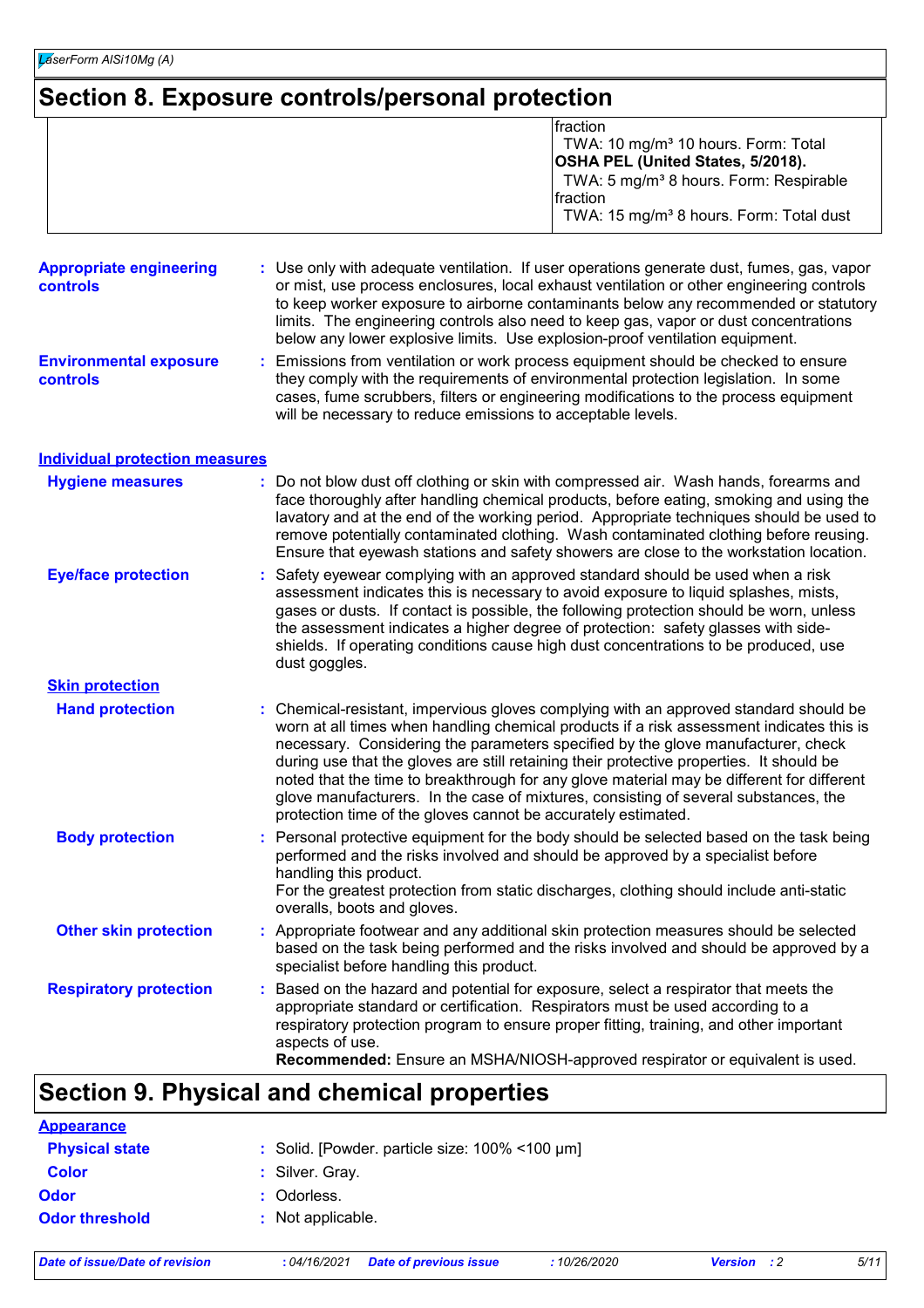# **Section 9. Physical and chemical properties**

| pH                                                |    | : Not applicable.                                                                                                                         |
|---------------------------------------------------|----|-------------------------------------------------------------------------------------------------------------------------------------------|
| <b>Melting point</b>                              |    | 570 to 660°C (1058 to 1220°F)                                                                                                             |
| <b>Boiling point</b>                              |    | Not available.                                                                                                                            |
| <b>Flash point</b>                                |    | Not available.                                                                                                                            |
| <b>Evaporation rate</b>                           | t. | Not available.                                                                                                                            |
| <b>Flammability (solid, gas)</b>                  |    | $:$ Flammable.                                                                                                                            |
| Lower and upper explosive<br>(flammable) limits   |    | : Lower: 30 $g/m3$ (minimum explosive concentration of dust)                                                                              |
| <b>Vapor pressure</b>                             |    | : Not available.                                                                                                                          |
| <b>Vapor density</b>                              |    | Not available.                                                                                                                            |
| <b>Relative density</b>                           |    | Not available.                                                                                                                            |
| <b>Density</b>                                    |    | $: 2.5$ to 2.7 g/cm <sup>3</sup> (Al alloy)<br>0.7 to 1.5 g/cm <sup>3</sup> (Bulk density: Powder.)                                       |
| <b>Solubility</b>                                 |    | Not available.                                                                                                                            |
| <b>Solubility in water</b>                        |    | Insoluble.                                                                                                                                |
| <b>Partition coefficient: n-</b><br>octanol/water |    | : Not applicable.                                                                                                                         |
| <b>Auto-ignition temperature</b>                  |    | : Minimum cloud ignition temperature ( $^{\circ}$ C): >600 (>1112 $^{\circ}$ F)<br>Minimum layer ignition temperature (°C): >400 (>752°F) |
| <b>Decomposition temperature</b>                  |    | : Not applicable.                                                                                                                         |
| <b>Viscosity</b>                                  |    | : Not applicable.                                                                                                                         |
| <b>Explosive properties</b>                       |    | : May form explosible dust-air mixture if dispersed.                                                                                      |
|                                                   |    | Kst Value: 103 bar m/s - Class ST1<br>Minimum ignition energy (mJ): 1000 to 10000                                                         |

# **Section 10. Stability and reactivity**

| <b>Reactivity</b>                                   | : Under normal conditions of storage and use, hazardous reactions will not occur.                                                                                                                               |
|-----------------------------------------------------|-----------------------------------------------------------------------------------------------------------------------------------------------------------------------------------------------------------------|
| <b>Chemical stability</b>                           | : The product is stable.                                                                                                                                                                                        |
| <b>Possibility of hazardous</b><br><b>reactions</b> | Evolves hydrogen on contact with water. Keep away from the following materials to<br>prevent strong exothermic reactions: Strong oxidizing materials. Fine dust clouds may<br>form explosive mixtures with air. |
| <b>Conditions to avoid</b>                          | : Keep away from water or moist air. Keep away from heat, sparks and flame. Avoid dust<br>generation. Avoid static electrical charge                                                                            |
| <b>Incompatible materials</b>                       | : Reactive or incompatible with the following materials: water, alcohols, amines, alkalis,<br>acids, oxidizing materials, halogenated hydrocarbons, combustible materials.                                      |
| <b>Hazardous decomposition</b><br>products          | : Under normal conditions of storage and use, hazardous decomposition products should<br>not be produced.<br>Contact with water liberates extremely flammable gases. Hydrogen source. [<1 L/(kg h)]             |

# **Section 11. Toxicological information**

**Information on toxicological effects**

**Acute toxicity**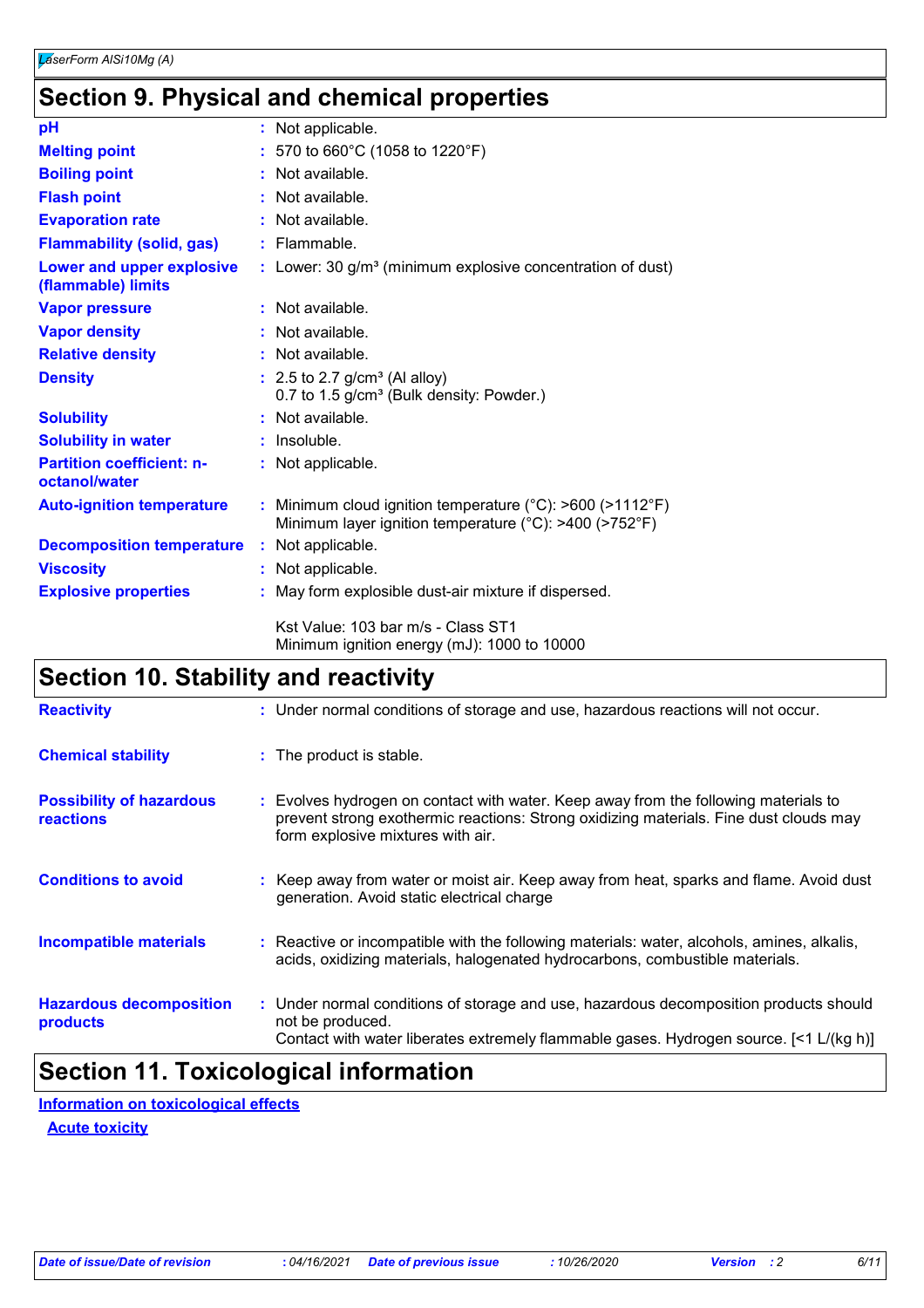# **Section 11. Toxicological information**

| <b>Product/ingredient name</b>                            | <b>Result</b>                                                                                                                             | <b>Species</b> | <b>Dose</b> | <b>Exposure</b> |
|-----------------------------------------------------------|-------------------------------------------------------------------------------------------------------------------------------------------|----------------|-------------|-----------------|
|                                                           | Aluminium powder (stabilized) LC50 Inhalation Dusts and mists                                                                             | Rat            | >0.888 mg/l | 4 hours         |
|                                                           |                                                                                                                                           |                |             |                 |
|                                                           | LD50 Oral                                                                                                                                 | Rat            | >2000 mg/kg |                 |
|                                                           | <b>NOAEL Inhalation Dusts and</b><br>mists                                                                                                | Rat            | 10 mg/ $m3$ | 4 hours         |
| <b>Conclusion/Summary</b>                                 | : Based on available data, the classification criteria are not met.                                                                       |                |             |                 |
| <b>Irritation/Corrosion</b>                               |                                                                                                                                           |                |             |                 |
| <b>Conclusion/Summary</b>                                 | : Not available.                                                                                                                          |                |             |                 |
| <b>Sensitization</b>                                      |                                                                                                                                           |                |             |                 |
| <b>Conclusion/Summary</b>                                 | : Not available.                                                                                                                          |                |             |                 |
| <b>Mutagenicity</b>                                       |                                                                                                                                           |                |             |                 |
| <b>Conclusion/Summary</b>                                 | : Not available.                                                                                                                          |                |             |                 |
| <b>Carcinogenicity</b>                                    |                                                                                                                                           |                |             |                 |
| <b>Conclusion/Summary</b>                                 | : Not available.                                                                                                                          |                |             |                 |
| <b>Reproductive toxicity</b>                              |                                                                                                                                           |                |             |                 |
| <b>Conclusion/Summary</b>                                 | : Not available.                                                                                                                          |                |             |                 |
| <b>Teratogenicity</b>                                     |                                                                                                                                           |                |             |                 |
| <b>Conclusion/Summary</b>                                 | : Not available.                                                                                                                          |                |             |                 |
| <b>Specific target organ toxicity (single exposure)</b>   |                                                                                                                                           |                |             |                 |
| Not available.                                            |                                                                                                                                           |                |             |                 |
| <b>Specific target organ toxicity (repeated exposure)</b> |                                                                                                                                           |                |             |                 |
| Not available.                                            |                                                                                                                                           |                |             |                 |
| <b>Aspiration hazard</b>                                  |                                                                                                                                           |                |             |                 |
| Not available.                                            |                                                                                                                                           |                |             |                 |
|                                                           |                                                                                                                                           |                |             |                 |
| <b>Information on the likely</b><br>routes of exposure    | : Not available.                                                                                                                          |                |             |                 |
| <b>Potential acute health effects</b>                     |                                                                                                                                           |                |             |                 |
| <b>Eye contact</b>                                        | Exposure to airborne concentrations above statutory or recommended exposure limits<br>may cause irritation of the eyes.                   |                |             |                 |
| <b>Inhalation</b>                                         | Exposure to airborne concentrations above statutory or recommended exposure limits<br>may cause irritation of the nose, throat and lungs. |                |             |                 |
| <b>Skin contact</b>                                       | : No known significant effects or critical hazards.                                                                                       |                |             |                 |
| <b>Ingestion</b>                                          | : No known significant effects or critical hazards.                                                                                       |                |             |                 |
|                                                           |                                                                                                                                           |                |             |                 |
|                                                           | <b>Symptoms related to the physical, chemical and toxicological characteristics</b>                                                       |                |             |                 |
| <b>Eye contact</b>                                        | : Adverse symptoms may include the following:<br>irritation<br>redness                                                                    |                |             |                 |
| <b>Inhalation</b>                                         | Adverse symptoms may include the following:<br>respiratory tract irritation                                                               |                |             |                 |
| <b>Skin contact</b>                                       | coughing                                                                                                                                  |                |             |                 |
|                                                           | : No specific data.                                                                                                                       |                |             |                 |
| <b>Ingestion</b>                                          | : No specific data.                                                                                                                       |                |             |                 |
|                                                           | Delayed and immediate effects and also chronic effects from short and long term exposure                                                  |                |             |                 |
| <b>Short term exposure</b>                                |                                                                                                                                           |                |             |                 |
| <b>Potential immediate</b>                                | : Not available.                                                                                                                          |                |             |                 |
| effects                                                   |                                                                                                                                           |                |             |                 |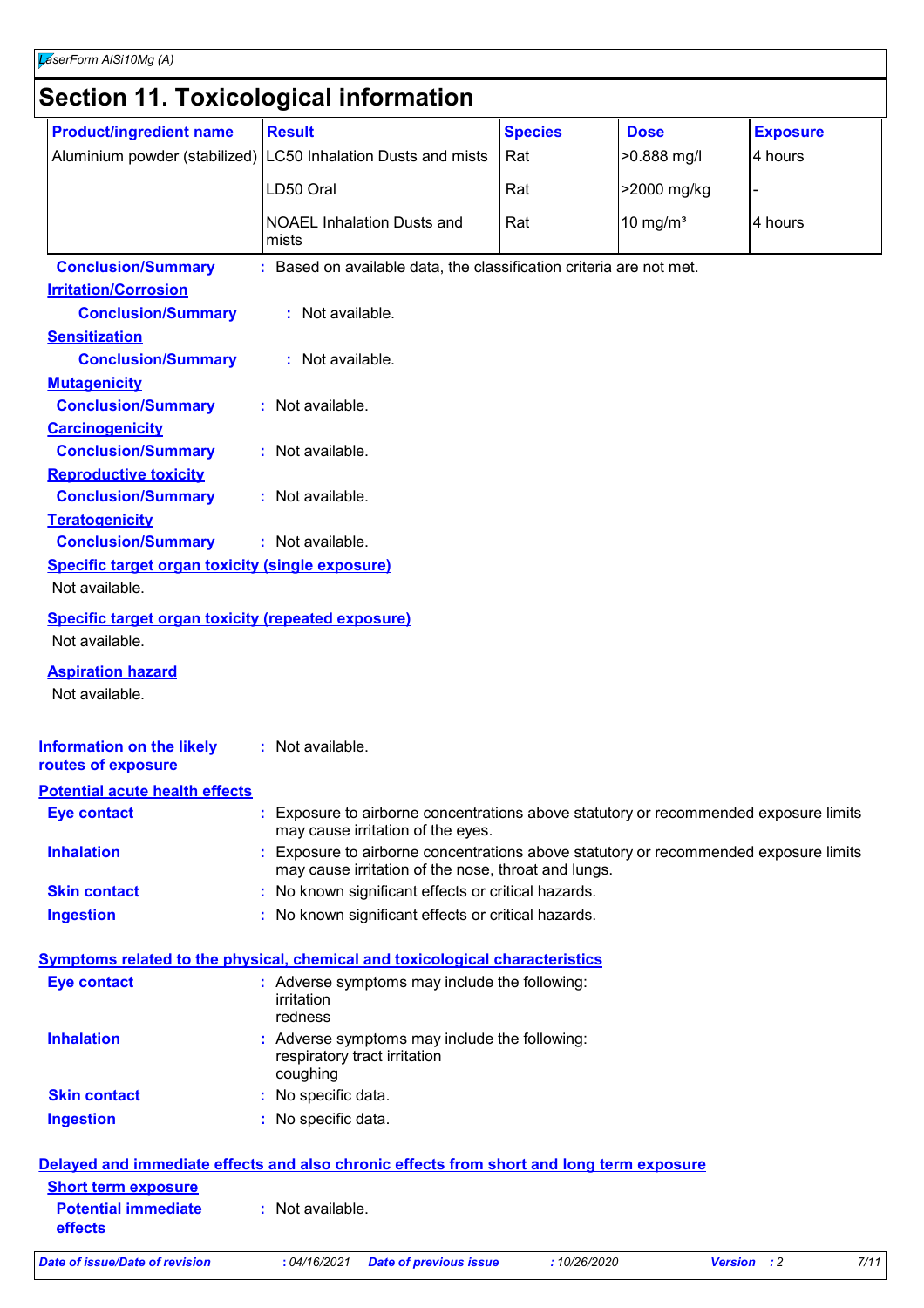# **Section 11. Toxicological information**

| <b>Potential delayed effects</b>                  | : Not available.                                                                       |
|---------------------------------------------------|----------------------------------------------------------------------------------------|
| <b>Long term exposure</b>                         |                                                                                        |
| <b>Potential immediate</b><br><b>effects</b>      | $:$ Not available.                                                                     |
| <b>Potential delayed effects : Not available.</b> |                                                                                        |
| <b>Potential chronic health effects</b>           |                                                                                        |
| Not available.                                    |                                                                                        |
| <b>Conclusion/Summary</b>                         | : Not available.                                                                       |
| <b>General</b>                                    | : Repeated or prolonged inhalation of dust may lead to chronic respiratory irritation. |
| <b>Carcinogenicity</b>                            | : No known significant effects or critical hazards.                                    |
| <b>Mutagenicity</b>                               | : No known significant effects or critical hazards.                                    |
| <b>Reproductive toxicity</b>                      | : No known significant effects or critical hazards.                                    |
|                                                   |                                                                                        |

### **Numerical measures of toxicity**

**Acute toxicity estimates**

Not available.

| <b>Section 12. Ecological information</b>               |                                                                                                           |  |  |  |
|---------------------------------------------------------|-----------------------------------------------------------------------------------------------------------|--|--|--|
| <b>Toxicity</b>                                         |                                                                                                           |  |  |  |
| <b>Conclusion/Summary</b>                               | : Not available.                                                                                          |  |  |  |
| <b>Persistence and degradability</b>                    |                                                                                                           |  |  |  |
| <b>Conclusion/Summary</b>                               | : The methods for determining the biological degradability are not applicable to inorganic<br>substances. |  |  |  |
| <b>Bioaccumulative potential</b><br>Not available.      |                                                                                                           |  |  |  |
| <b>Mobility in soil</b>                                 |                                                                                                           |  |  |  |
| <b>Soil/water partition</b><br><b>coefficient (Koc)</b> | $:$ Not available.                                                                                        |  |  |  |
| <b>Mobility</b>                                         | : Not available.                                                                                          |  |  |  |
| <b>Other adverse effects</b>                            | : No known significant effects or critical hazards.                                                       |  |  |  |

# **Section 13. Disposal considerations**

| <b>Disposal methods</b> | : The generation of waste should be avoided or minimized wherever possible. Disposal<br>of this product, solutions and any by-products should at all times comply with the<br>requirements of environmental protection and waste disposal legislation and any<br>regional local authority requirements. Dispose of surplus and non-recyclable products<br>via a licensed waste disposal contractor. Waste should not be disposed of untreated to<br>the sewer unless fully compliant with the requirements of all authorities with jurisdiction.<br>Waste packaging should be recycled. Incineration or landfill should only be considered<br>when recycling is not feasible. This material and its container must be disposed of in a<br>safe way. Care should be taken when handling emptied containers that have not been<br>cleaned or rinsed out. Empty containers or liners may retain some product residues.<br>Avoid dispersal of spilled material and runoff and contact with soil, waterways, drains<br>and sewers. |
|-------------------------|-------------------------------------------------------------------------------------------------------------------------------------------------------------------------------------------------------------------------------------------------------------------------------------------------------------------------------------------------------------------------------------------------------------------------------------------------------------------------------------------------------------------------------------------------------------------------------------------------------------------------------------------------------------------------------------------------------------------------------------------------------------------------------------------------------------------------------------------------------------------------------------------------------------------------------------------------------------------------------------------------------------------------------|
|-------------------------|-------------------------------------------------------------------------------------------------------------------------------------------------------------------------------------------------------------------------------------------------------------------------------------------------------------------------------------------------------------------------------------------------------------------------------------------------------------------------------------------------------------------------------------------------------------------------------------------------------------------------------------------------------------------------------------------------------------------------------------------------------------------------------------------------------------------------------------------------------------------------------------------------------------------------------------------------------------------------------------------------------------------------------|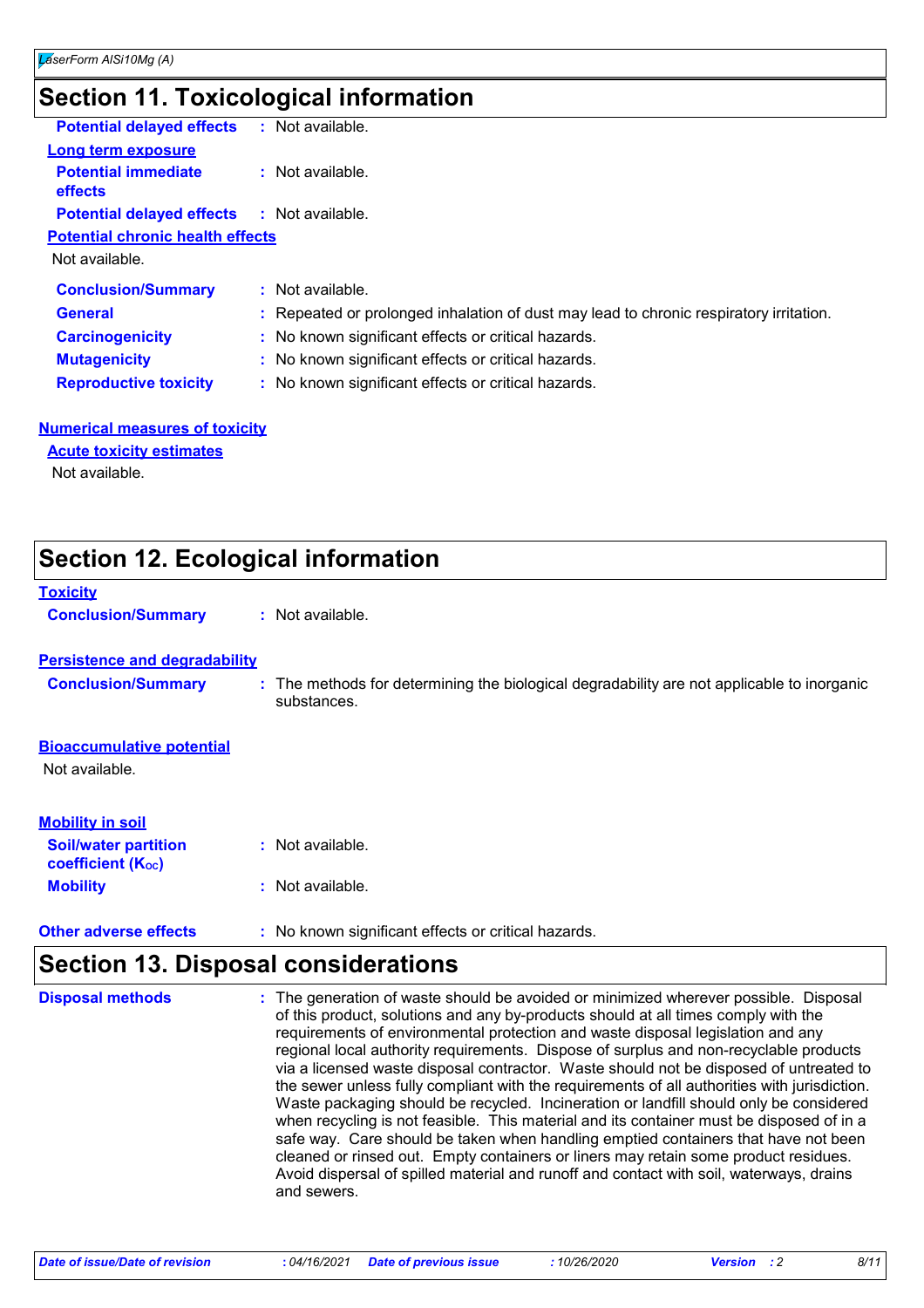# **Section 14. Transport information**

|                                      | <b>DOT</b><br><b>Classification</b> | <b>TDG</b><br><b>Classification</b> | <b>Mexico</b><br><b>Classification</b> | <b>ADR/RID</b> | <b>IMDG</b>             | <b>IATA</b>    |
|--------------------------------------|-------------------------------------|-------------------------------------|----------------------------------------|----------------|-------------------------|----------------|
| <b>UN number</b>                     | Not regulated.                      | Not regulated.                      | Not regulated.                         | Not regulated. | Not regulated.          | Not regulated. |
| <b>UN proper</b><br>shipping name    |                                     |                                     |                                        |                |                         |                |
| <b>Transport</b><br>hazard class(es) |                                     |                                     |                                        |                |                         |                |
| <b>Label</b>                         |                                     |                                     |                                        |                |                         |                |
| <b>Packing group</b>                 |                                     |                                     |                                        |                |                         |                |
| <b>Environmental</b><br>hazards      | No.                                 | No.                                 | No.                                    | No.            | Marine<br>Pollutant: No | No.            |

**Special precautions for user Transport within user's premises:** always transport in closed containers that are **:** upright and secure. Ensure that persons transporting the product know what to do in the event of an accident or spillage.

**Transport in bulk according :** Not applicable. **to IMO instruments**

# **Section 15. Regulatory information**

| <b>U.S. Federal regulations</b>                                                            | : TSCA 8(a) CDR Exempt/Partial exemption: Not determined |
|--------------------------------------------------------------------------------------------|----------------------------------------------------------|
|                                                                                            | Clean Water Act (CWA) 307: copper                        |
| <b>Clean Air Act Section 112</b> : Listed<br>(b) Hazardous Air<br><b>Pollutants (HAPs)</b> |                                                          |
| <b>Clean Air Act Section 602</b><br><b>Class I Substances</b>                              | : Not listed                                             |
| <b>Clean Air Act Section 602</b><br><b>Class II Substances</b>                             | : Not listed                                             |
| <b>DEA List I Chemicals</b><br>(Precursor Chemicals)                                       | : Not listed                                             |
| <b>DEA List II Chemicals</b><br><b>(Essential Chemicals)</b>                               | : Not listed                                             |
| <b>SARA 302/304</b>                                                                        |                                                          |
| <b>Composition/information on ingredients</b>                                              |                                                          |
| No products were found.                                                                    |                                                          |
| <b>SARA 304 RQ</b>                                                                         | : Not applicable.                                        |
| <b>SARA 311/312</b>                                                                        |                                                          |
| <b>Classification</b>                                                                      | : COMBUSTIBLE DUSTS                                      |
| <b>Composition/information on ingredients</b>                                              |                                                          |
| No products were found.                                                                    |                                                          |
|                                                                                            |                                                          |

### **SARA 313**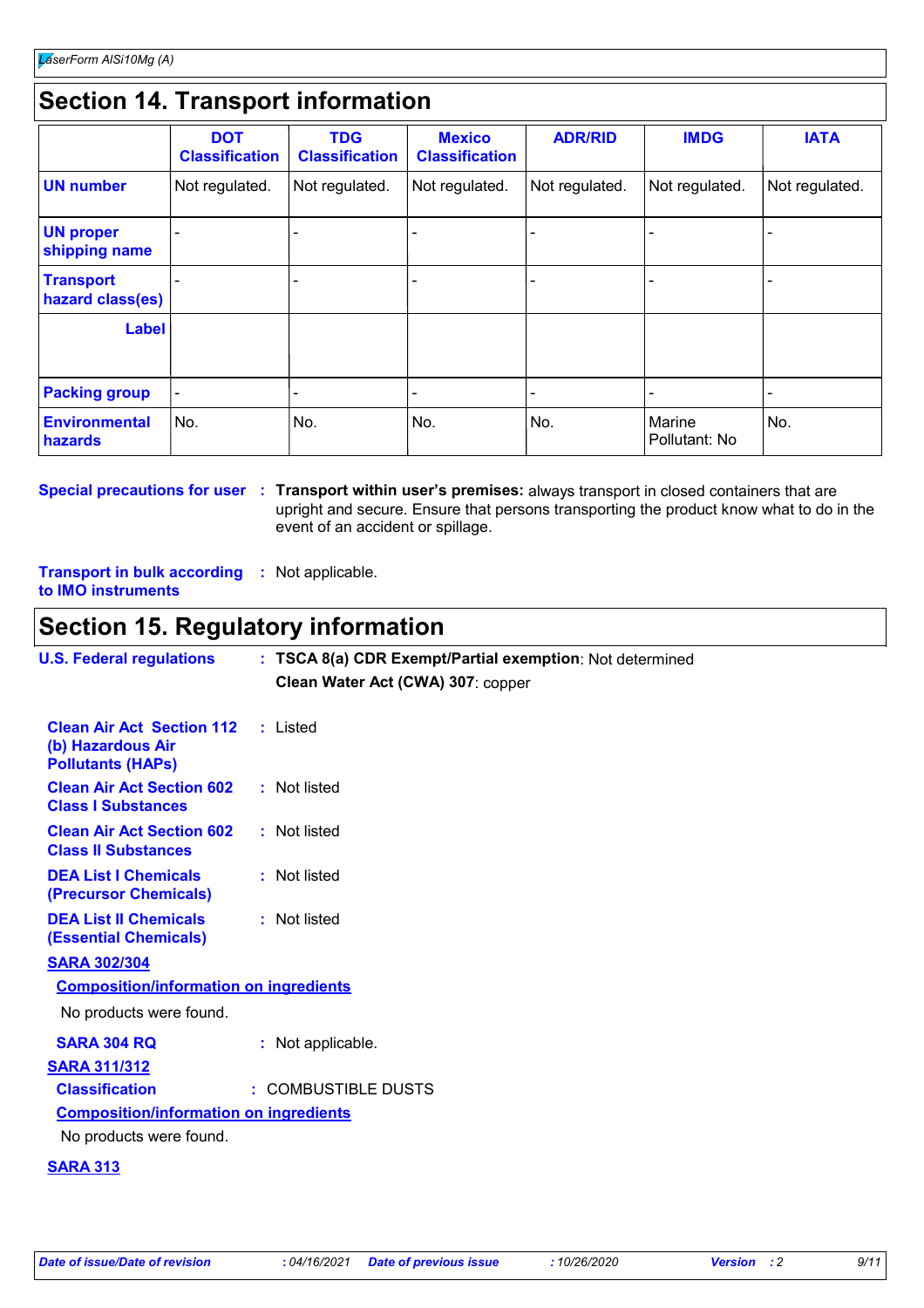# **Section 15. Regulatory information**

|                                           | <b>Product name</b>           | <b>CAS number</b> | $\frac{9}{6}$ |
|-------------------------------------------|-------------------------------|-------------------|---------------|
| <b>Form R - Reporting</b><br>requirements | Aluminium powder (stabilized) | 7429-90-5         | l≥75 - ≤90    |
| <b>Supplier notification</b>              | Aluminium powder (stabilized) | 7429-90-5         | I≥75 - ≤90    |

SARA 313 notifications must not be detached from the SDS and any copying and redistribution of the SDS shall include copying and redistribution of the notice attached to copies of the SDS subsequently redistributed.

### **State regulations**

| <b>Massachusetts</b> | : The following components are listed: ALUMINUM; SILICON DUST |
|----------------------|---------------------------------------------------------------|
| <b>New York</b>      | : None of the components are listed.                          |

- **New Jersey :** The following components are listed: ALUMINUM; SILICON
- **Pennsylvania :** The following components are listed: ALUMINUM; SILICON

### **California Prop. 65**

This product does not require a Safe Harbor warning under California Prop. 65.

### **International regulations**

| <b>Chemical Weapon Convention List Schedules I, II &amp; III Chemicals</b> |  |
|----------------------------------------------------------------------------|--|
| Not listed.                                                                |  |

### **Montreal Protocol**

Not listed.

## **Stockholm Convention on Persistent Organic Pollutants**

Not listed.

### **Rotterdam Convention on Prior Informed Consent (PIC)**

Not listed.

### **UNECE Aarhus Protocol on POPs and Heavy Metals**

Not listed.

### **Inventory list**

| <b>Australia</b>         | : All components are listed or exempted. |
|--------------------------|------------------------------------------|
| <b>Canada</b>            | : All components are listed or exempted. |
| <b>China</b>             | : All components are listed or exempted. |
| <b>Europe</b>            | : All components are listed or exempted. |
| <b>New Zealand</b>       | : All components are listed or exempted. |
| <b>Philippines</b>       | : All components are listed or exempted. |
| <b>Republic of Korea</b> | : All components are listed or exempted. |
| <b>Taiwan</b>            | : All components are listed or exempted. |
| <b>Turkey</b>            | : All components are listed or exempted. |
| <b>United States</b>     | : All components are active or exempted. |
| <b>Viet Nam</b>          | : All components are listed or exempted. |

# **Section 16. Other information**

**National Fire Protection Association (U.S.A.)**



**Procedure used to derive the classification**